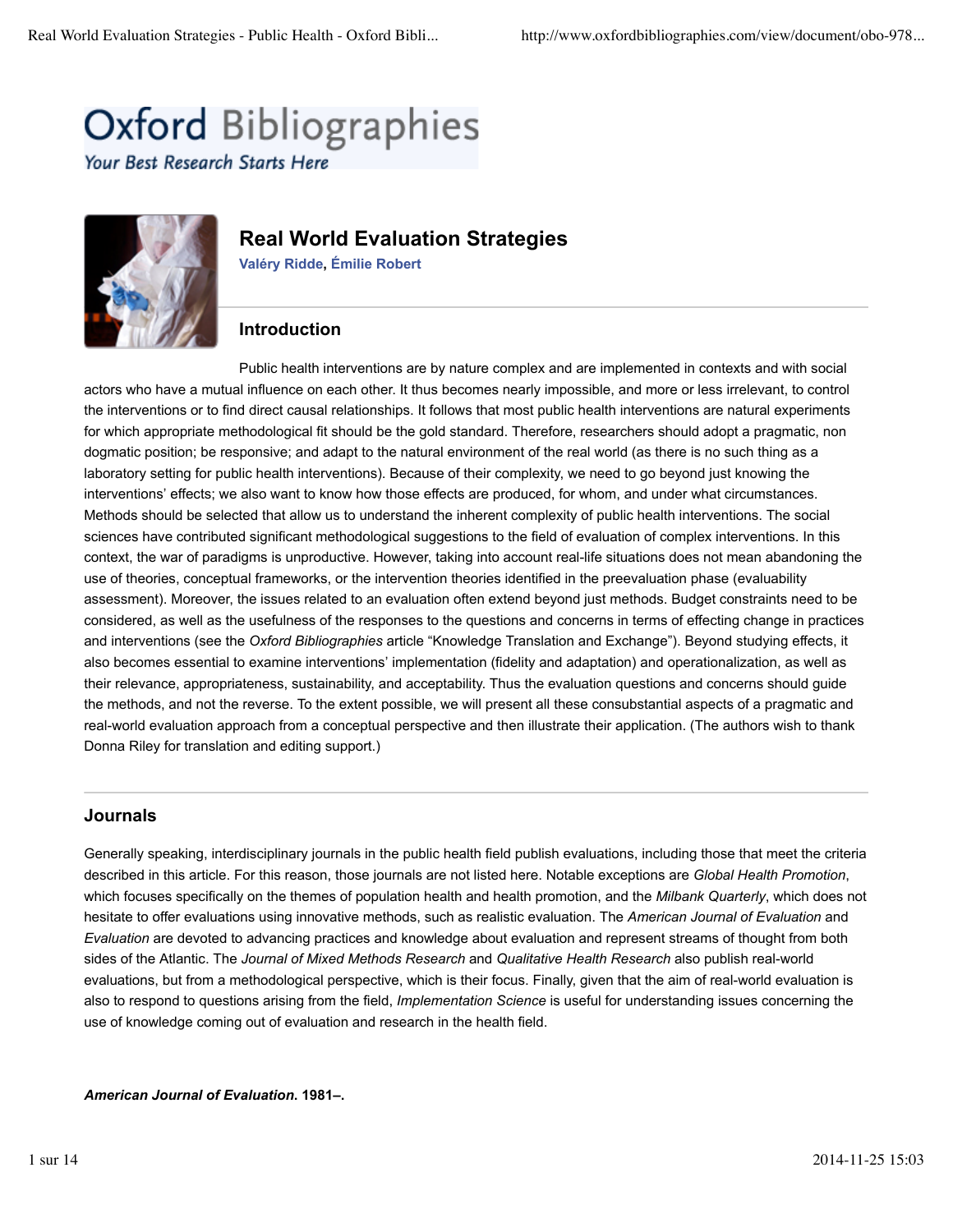Formerly *Evaluation Practice* (1981–), this journal is known for having hosted a debate between Carol H. Weiss and Michael Quinn Patton on the use of evaluation. The interdisciplinary journal aims to advance both theoretical and practical knowledge about evaluation.

#### *Evaluation***. 1995–.**

This is a European journal devoted to evaluation in several fields, including health.

#### *Global Health Promotion***. 1994–.**

Although it does not specialize in evaluation, this journal regularly publishes evaluations of programs in health promotion and population health and also provides more theoretical articles in this field. Articles may be in English, Spanish or French, and all supplements are open access.

#### *Implementation Science***. 2006–.**

This open-access journal focuses on the use of research and evaluation in the health field. The journal contains not only empirical articles, but also articles that are conceptual or theoretical.

#### *Journal of Mixed Methods Research***. 2007–.**

The primary aim of this journal is to advance knowledge and practice with respect to mixed-methods research in the social sciences, humanities, and health. For this reason, particular attention is given to empirical studies, particularly evaluations.

#### *Milbank Quarterly***. 1923–.**

Formerly *New York Health Demonstrations* (1923–1930), the *Milbank Memorial Fund Quarterly Bulletin* (1931–1933), the *Milbank Memorial Fund Quarterly* (1934–1972), and the *Milbank Memorial Fund Quarterly, Health and Society* (1973–1985). This is a high-caliber journal that concentrates on different types of evaluations, as well as on theoretical and conceptual reflections on evaluation, in the fields of health and health policy.

#### *Qualitative Health Research***.**

This is one of the few journals that have allowed qualitative research specialists to demonstrate the relevance of this approach in the field of health sciences, especially through program evaluations.

## **Moving from Randomized Clinical Trials**

This section presents some fundamental references to gain a comprehensive view of the elements specific to a real-life evaluation approach. Petticrew 2013; Petticrew, et al. 2005; and Rootman, et al. 2001 discuss the nature of evidence and intervention complexity. Bamberger, et al. 2006 and Patton 2008 explain how to deal with multiple evaluation constraints, such as time, budget, policies, and access to data. Patton 2008 stresses the importance of taking into account results use in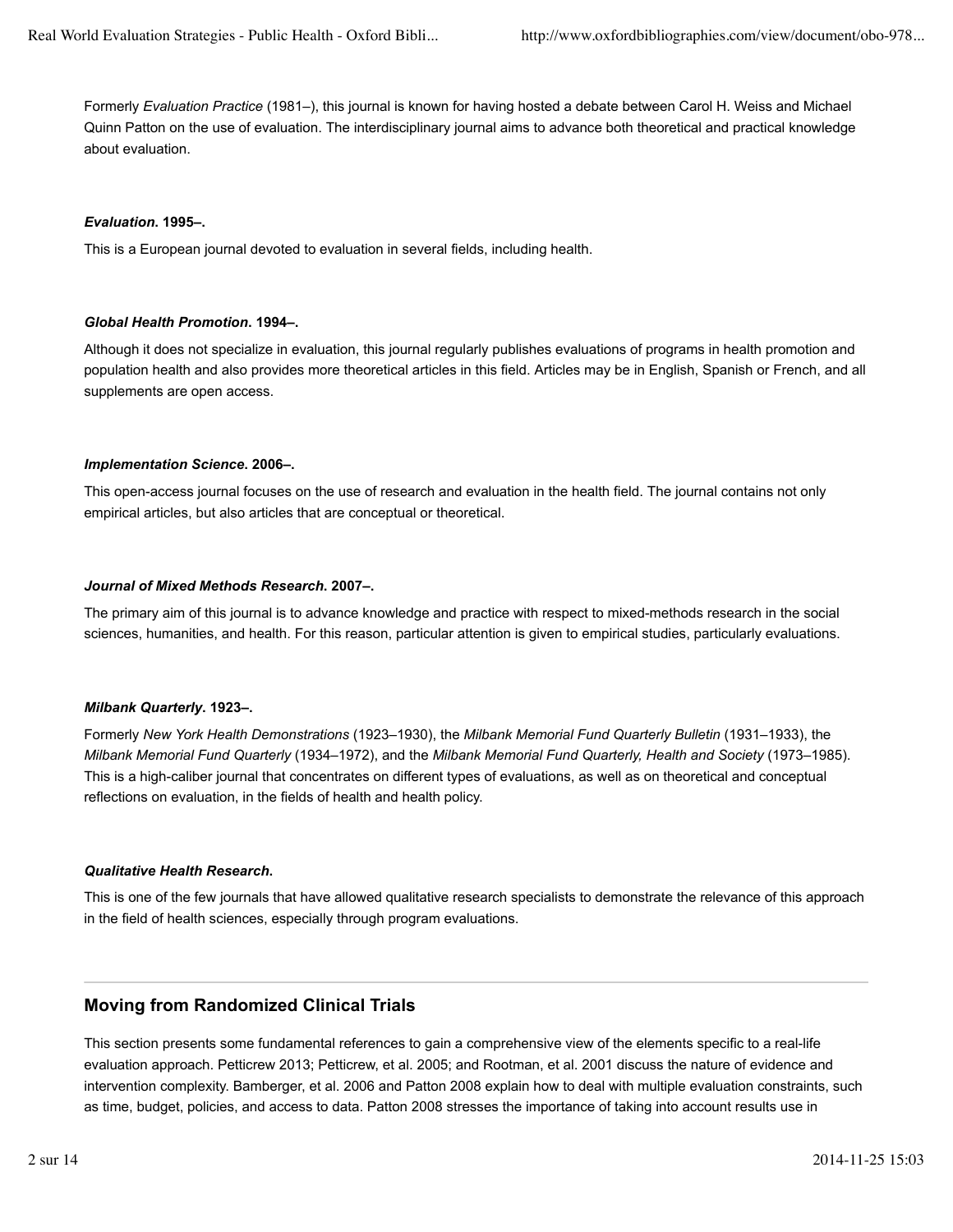choosing evaluation approaches. Gilson 2012 calls for consideration of the context and social actors in evaluating interventions, especially in low- and middle-income countries. Chelimsky 2013 and Patton 2008 highlight the importance of methodological fit and appropriateness.

#### **Bamberger, Michael J., Jim Rugh, and Linda S. Mabry. 2006.** *RealWorld evaluation: Working under budget, time, data, and political constraints***. Thousand Oaks, CA: SAGE.**

Based on their numerous experiences with evaluation practice around the world, the authors advise looking at constraints related to time, resources, data access, and, finally, policy. They propose seven steps for carrying out such evaluations. Numerous examples are provided. An essential text for anyone starting out on this path.

#### **Chelimsky, Eleanor. 2013. Balancing evaluation theory and practice in the real world.** *American Journal of Evaluation* **34.1: 91–98.**

The author recommends more systematic dialogue between evaluation theoreticians and evaluators. There will always be tension between scientific requirements and the constraints of real-world evaluation. Such dialogue would be beneficial for guiding the selection of research design, discerning evaluation issues more clearly, and overcoming the challenges of results use.

## **Gilson, Lucy, ed. 2012.** *Health policy and systems research: A methodology reader***. Geneva, Switzerland: World Health Organization.**

This is a synthesis of concepts on and approaches to research on systems and policies in the context of real-world evaluation strategies, where the questions guide the methods, and not the reverse. The focus is on strategies for increasing research rigor and validity. An annotated list of reference articles is included to illustrate the concepts.

#### **Patton, Michael Quinn. 2008.** *Utilization-focused evaluation***. 4th ed. Thousand Oaks, CA: SAGE.**

The culmination of long experience of practice and reflexive analysis, this foundational book gives a general introduction to the evaluation process. Patton stresses the imperative of ensuring that evaluation results are useful and used. He suggests numerous tools and strategies for achieving this, which he illustrates with an abundance of examples.

#### **Petticrew, Mark. 2013. Public health evaluation: Epistemological challenges to evidence production and use.** *Evidence and Policy* **9:87–95.**

Petticrew nuances the debates on evidence hierarchies by placing emphasis on their utility for public health policy. He believes that randomized control trials have utility but that, in viewing them as the gold standard, we lose sight of both the methodological challenges of complex interventions and decision makers' needs and expectations regarding scientific evidence.

## **Petticrew, Mark, Steven Cummins, C. Ferrell, et al. 2005. Natural experiments: An underused tool for public health?** *Public Health* **119:751–757.**

In this reference article, the authors make a case for conceiving the evaluation of public health interventions as natural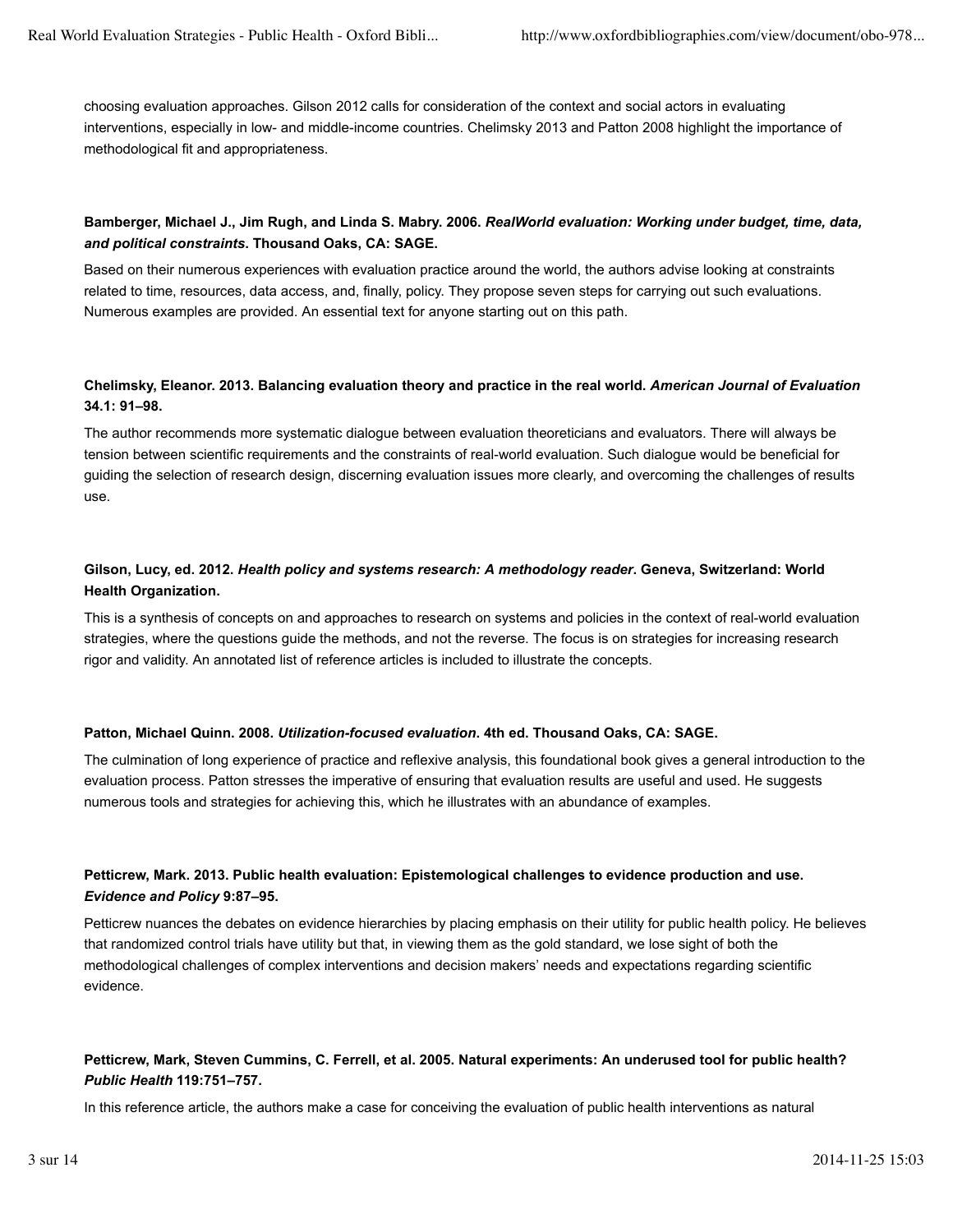experiments. The authors propose that researchers do not take sufficient advantage of opportunities to conduct such evaluations, whereas there is a demand for them among decision makers.

#### **Rootman, Irving, Michael Goodstadt, Brian Hyndman, et al. 2001.** *Evaluation in health promotion: Principles and perspectives***. World Health Organization European Series 92. Copenhagen: World Health Organization.**

This book is the fruit of a major collective reflection on evaluation approaches best suited to health promotion. The authors present a general framework for analysis, concentrating on an approach that deals with the values, contexts, and complexity of programs and offering numerous examples on a variety of topics.

## **The Multiple Epistemological Foundations**

Whether anchored in practice or part of a scientific research process, evaluation cannot easily be envisioned outside the framework of certain epistemological principles from which it derives legitimacy. In this section, we present three streams of thought in which context is considered to be a key element in understanding interventions: constructivism, pragmatism, and complexity. Constructivism is the cornerstone of the seminal work by Guba and Lincoln 1989 on evaluation. Schwartz and Lellouch 2009 discusses pragmatism in the specific frame of therapeutic trials, whereas Robson 2011 bases the entire research process within a pragmatic stance. Complexity, notably conceptualized by the French philosopher Edgar Morin (Morin 2005), is at the heart of Pawson's work on the realistic approach to evaluation (Pawson 2013) and is envisioned in Tremblay and Richard 2014 as the future paradigm for health promotion.

#### **Guba, Egon G., and Yvonna S. Lincoln. 1989.** *Fourth generation evaluation***. Newbury Park, CA: SAGE.**

Fourth generation evaluation is founded on two principles: taking into account stakeholder concerns and conducting evaluations from a constructivist perspective. Guba and Lincoln stress the ontological foundations and methodological issues of this type of evaluation, which is firmly anchored in practice and incorporates context.

#### **Morin, Edgar. 2005.** *Introduction à la pensée complexe***. Paris: Éditions du Seuil.**

In this essay, Morin invites readers into his complex thinking. Using concrete examples drawn from basic and social sciences, history, and literature, he provides keys to looking beyond linear causality as a way of understanding the world. For an English introduction to Morin's thinking, see the author's 2008 *On complexity* (Creskill, NJ: Hampton Press).

#### **Pawson, Ray. 2013.** *The science of evaluation: A realist manifesto***. London: SAGE.**

In his most recent work, Pawson revisits the epistemological foundations of the realistic approach to evaluating interventions. He presents the theoreticians who inspired him, the seven characteristics of complex interventions, and the foundations of the realistic approach. Numerous examples advance understanding of how realistic evaluation should be conducted. Additional references on realistic evaluation are included.

## **Robson, Colin. 2011.** *Real world research: A resource for social scientists and practitioner-researchers***. 3d ed. Oxford: Blackwell.**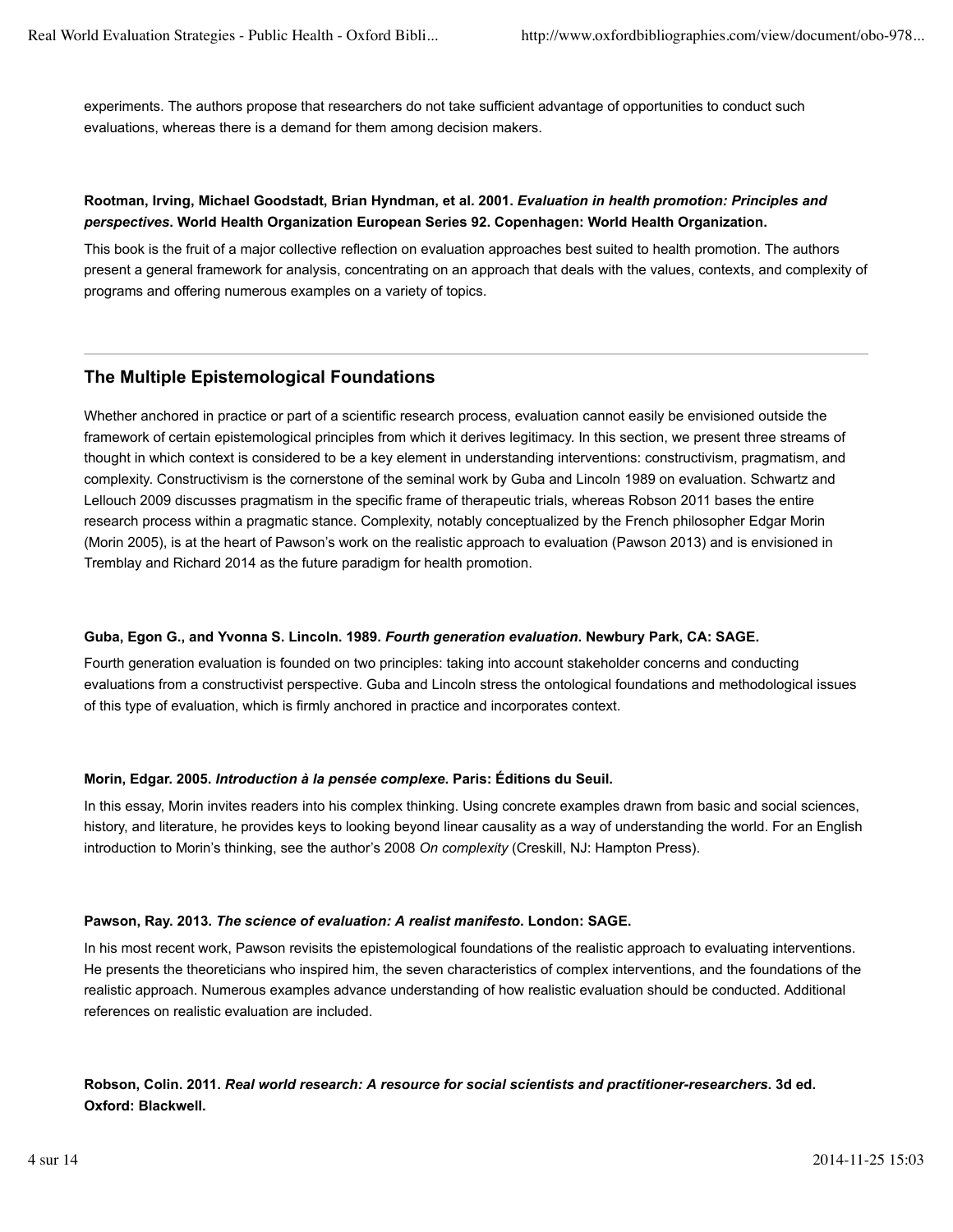This is a teaching manual on social sciences research in which all the stages of a research process are explained, as well as the different paradigmatic perspectives. The authors, firmly grounded in a pragmatic perspective, compare fixed and flexible designs, mixed methods, and action research processes.

## **Schwartz, Daniel, and Joseph Lellouch. 2009. Explanatory and pragmatic attitudes in therapeutical trials.** *Journal of Clinical Epidemiology* **62:499–505.**

Originally published in 1967. A foundational article containing the essential arguments for using the pragmatic paradigm, even in evaluations with controlled trials. That the article was reprinted suggests that the authors' call for researchers to take more pragmatic intellectual positions has not yet been sufficiently heeded.

#### **Tremblay, Marie-Claude, and Lucie Richard. 2014. Complexity: A potential paradigm for a health promotion discipline.** *Health Promotion International* **29.2: 378–388.**

The authors describe the relationship between the complexity paradigm and health promotion principles, not only at the epistemological level, but also at the theoretical and methodological levels. They recommend grounding health promotion in this paradigm to give it a disciplinary basis.

## **Design and Nature of Data**

Beyond paradigmatic issues, taking into account complexity and the real world when evaluating complex interventions will influence the study design and methods employed to respond to research questions. This section offers the essential writings on the main designs, approaches, and methods associated with this pragmatic and realistic position. Yin 2013, Yin 2014, and Simons 2009 are important readings for understanding the case study approach to evaluation. Creswell and Plano Clark 2011 and Tashakkori and Teddlie 2010 elaborate on the mixed-methods paradigm, design, and instruments and provide interesting examples. Patton 2002, Patton 2011, and Maxwell 2004 show how qualitative methods may be the most appropriate to study complexity.

## **Creswell, John W., and Vicki L. Plano Clark. 2011.** *Designing and conducting mixed methods research***. 2d ed. Thousand Oaks, CA: SAGE.**

In this manual the authors present the foundations of mixed-method research, propose a classification of possible research designs based on the research subject, and describe the research process for each design, supported by examples. Each chapter concludes with practical activities and supplementary bibliographic references.

#### **Maxwell, Joseph A. 2004. Using qualitative methods for causal explanation.** *Field Methods* **16:243–264.**

In a rare article on this subject, Maxwell shows how qualitative data can help explain causal relationships in evaluating an intervention. He addresses issues of philosophical credibility and rigorous methodological practice related to this possibility and recommends distinguishing between explanations stressing variables and those stressing processes and mechanisms.

**Patton, Michael Quinn. 2002.** *Qualitative research and evaluation methods***. 3d ed. Thousand Oaks, CA: SAGE.**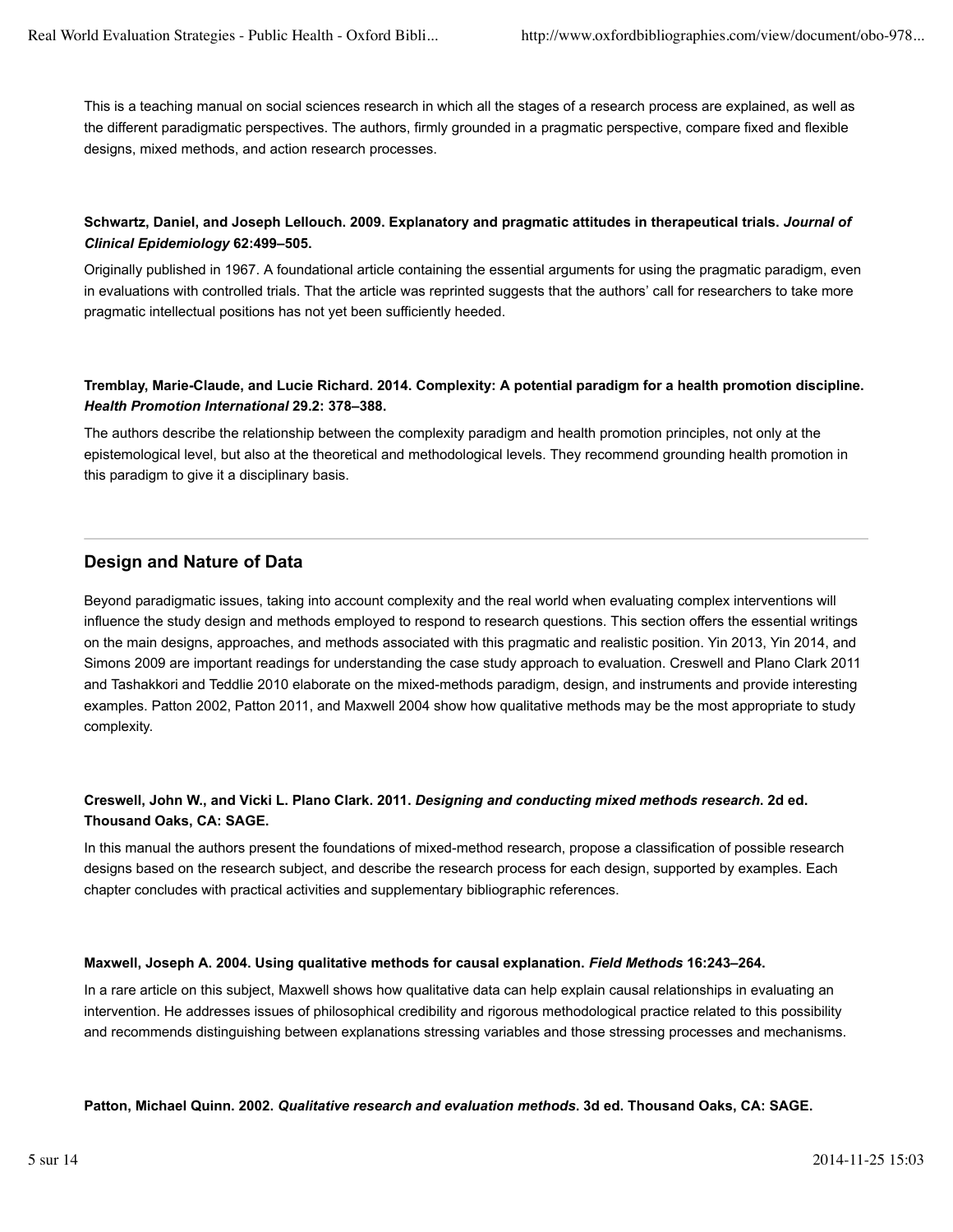This book is the ideal companion for conducting intervention evaluations using qualitative data. The entire qualitative approach is covered in detail; all the useful tools are included, many examples are given, and questions about sampling, validity, and generalization from data are comprehensively discussed.

## **Patton, Michael Quinn. 2011.** *Developmental evaluation: Applying complexity concepts to enhance innovation and use***. New York: Guilford.**

Renowned for his utilization-focused evaluation approach (see Patton 2008, cited under Moving from Randomized Clinical Trials), Patton here puts forward another evaluation strategy, in which the evaluator guides stakeholders through a process of evaluative reflection, with the aim of improving the intervention as it is being implemented. This is essential, because interventions must necessarily adapt to a dynamic context and complex realities.

#### **Simons, Helen. 2009.** *Case study research in practice***. Thousand Oaks, CA: SAGE.**

This manual outlines a different but complementary method of carrying out case studies, mainly concentrating on single case studies and using qualitative methods anchored in a naturalist paradigm. The book suggests several steps and concludes with a chapter on case study myths and how to counteract them.

#### **Tashakkori, Abbas, and Charles Teddlie, eds. 2010.** *SAGE handbook of mixed methods in social and behavioral research***. 2d ed. Thousand Oaks, CA: SAGE.**

This book is a gold mine for understanding the issues concerning mixed methods in the social sciences, especially as they apply to evaluation. Numerous contributors offer conceptual and theoretical reflections, and many chapters provide practical examples of ways of combining qualitative and quantitative data. Issues of validity are also addressed in several chapters.

#### **Yin, Robert K. 2013. Validity and generalization in future case study evaluations.** *Evaluation* **19.3: 321–332.**

The author reviews the methodological challenges of case studies in program evaluation, specifically with regard to internal and external validity. He submits several solutions (rival explanations, triangulation, and so on) and encourages the reader to pursue further examination of the case study method for evaluation.

#### **Yin, Robert K. 2014.** *Case study research: Design and methods***. 5th ed. Los Angeles: SAGE.**

Case study is undoubtedly the most appropriate methodological strategy for studying complex interventions in real-life contexts. Yin explores the entire range of approaches to single and multiple case studies, with one or more levels of analysis, contrasted or exemplary. He proposes a stepwise process and furnishes numerous examples for each step.

#### **Evaluability Assessment**

A first step in any evaluation is to verify that we are actually able to carry it out. This is the preevaluative phase, or evaluability assessment. This essential step uncovers the intervention theory and presumed causal relationships, as well as issues related to use of results and the stakeholders involved.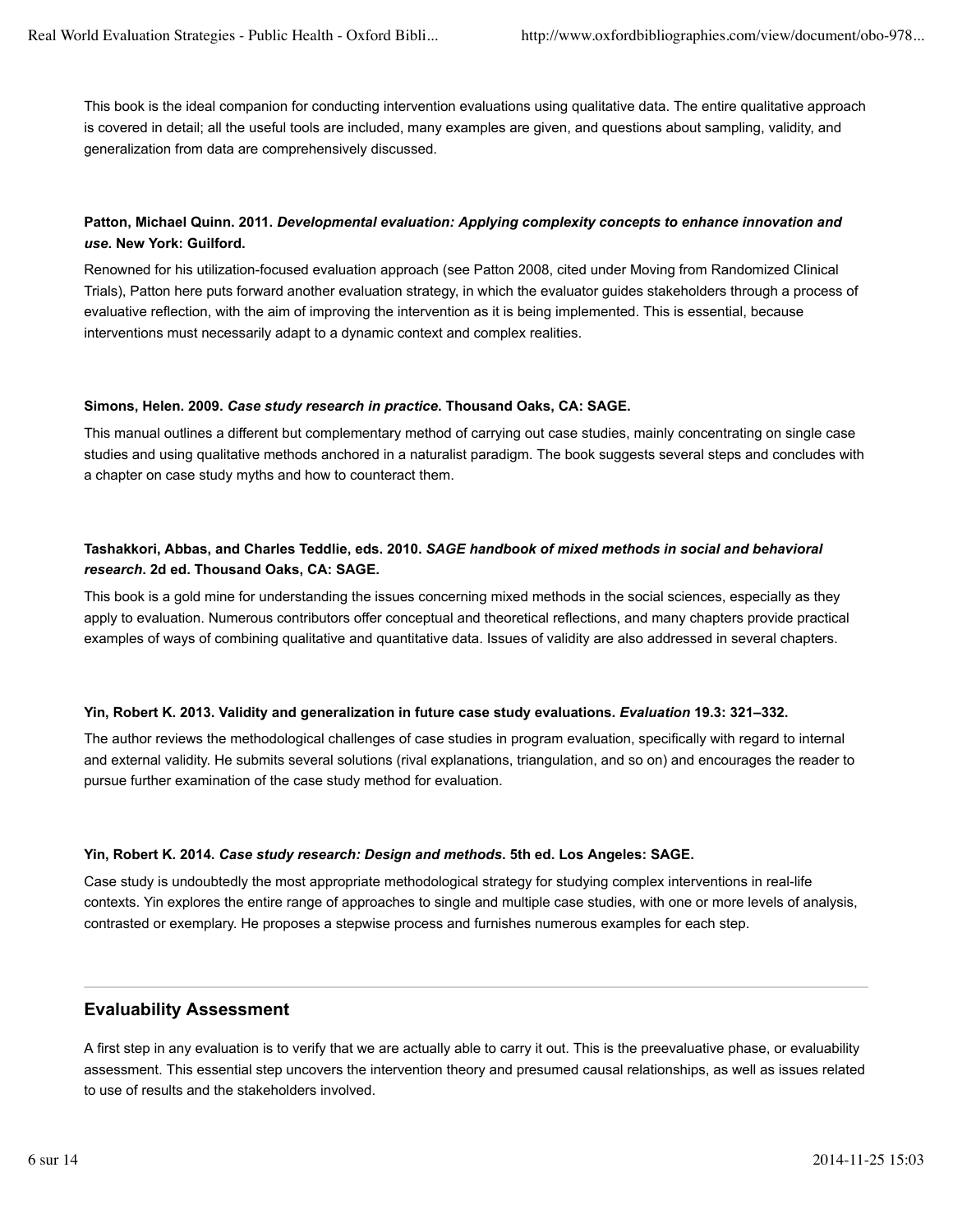#### **THEORY**

Wholey 2004 presents the essential concepts for performing an evaluability assessment, whereas Thurston and Potvin 2003 proposes an approach for performing one. Porteous, et al. 2002 explain how to capture the intervention theory. Finally, Trevisan 2007 describes the use of evaluability assessment between 1986 and 2006.

#### **Porteous, Nancy L., Barbara J. Sheldrick, and Paula J. Stewart. 2002. Introducing program teams to logic models: Facilitating the learning process.** *Canadian Journal of Program Evaluation* **17:113–142.**

An important activity in evaluability assessment is the description of the theory of the intervention. This can be done by the evaluator alone, but can also be done with the stakeholders. This article provides a simple, clear, and illustrated presentation of how to engage stakeholders in describing the logic of their intervention.

#### **Thurston, Wilfreda E., and Louise Potvin. 2003. Evaluability assessment: A tool for incorporating evaluation in social change programmes.** *Evaluation* **9:453–469.**

The authors propose a six-step process for performing an evaluability assessment of a complex intervention and suggest a list of the elements that should, at the end of that process, make up the evaluation plan.

#### **Trevisan, Michael S. 2007. Evaluability assessment from 1986 to 2006.** *American Journal of Evaluation* **28:290–303.**

The author summarizes the use of the preevaluative phase over a twenty-year span by analyzing twenty-three studies. Useful for understanding how evaluability assessments have been conducted. The author concludes with recommendations for improving them.

#### **Wholey, Joseph S. 2004. Evaluability assessment. In** *Handbook of practical program evaluation***. 2d ed. Edited by Joseph S. Wholey, Harry P. Hatry, and Kathryn E. Newcomer, 33–62. San Francisco: Jossey-Bass.**

In one of the few books devoted to this subject, the author covers the entire process for the preevaluative phase. He posits that four conditions must be met before an evaluation is possible and details several steps to follow in carrying out this preliminary process.

#### **CASE STUDIES**

These four articles contain field examples of how evaluability assessments are conducted—D'Ostie-Racine, et al. 2012, with a nongovernmental organization in Africa; Afifi, et al. 2011 and Thurston, et al. 2003, using a participative approach; and Sanou, et al. 2011, for a national vaccine program.

#### **Afifi, Rema A., Jihad Makhoul, Taghreed El Hajj, and Rima T Nakkash. 2011. Developing a logic model for youth mental health: Participatory research with a refugee community in Beirut.** *Health Policy and Planning* **26:508–517.**

In the same vein as Wholey 2004 (cited under Evaluability Assessment: Theory), this case study demonstrates how it is possible to involve an intervention's stakeholders in developing the program's theory, showing again that the process is possible in a sensitive context.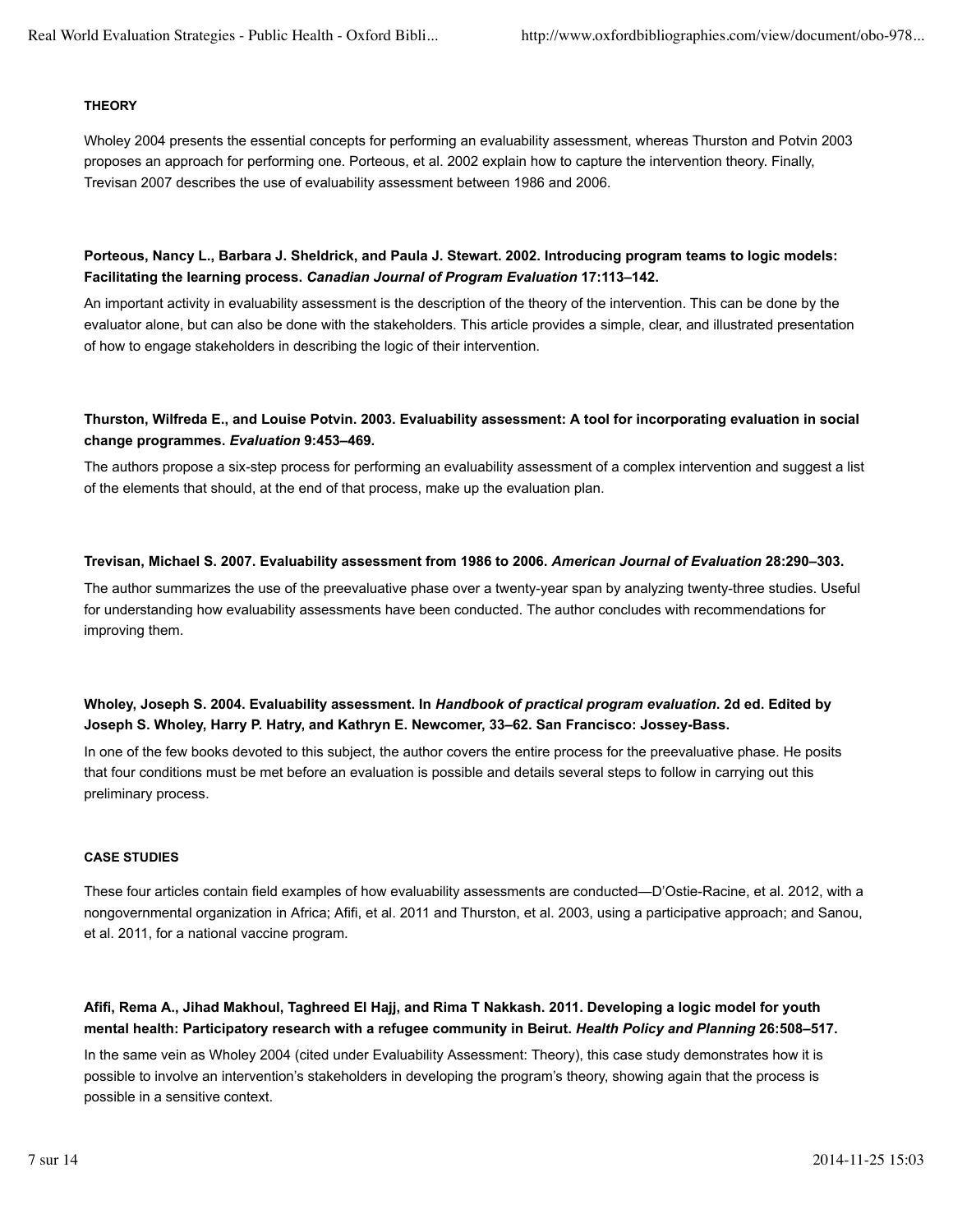#### **D'Ostie-Racine, Léna, Christian Dagenais, and Valéry Ridde. 2012. An evaluability assessment of a West Africa based non-governmental organization's (NGO) progressive evaluation strategy.** *Evaluation and Program Planning* **36:71–79.**

This is one of the rare case studies carried out in the field of humanitarian aid. The study reveals not only how useful the evaluability assessment process can be for understanding an intervention, but also how feasible it can be, even in contexts where it is not often practiced.

## **Sanou, Aboubakary, Bocar Kouyaté, Gilles Bibeau, and Vinh-Kim Nguyen. 2011. Evaluability assessment of an immunization improvement strategy in rural Burkina Faso: Intervention theory versus reality, information need and evaluations.** *Evaluation and Program Planning* **34:303–315.**

This useful article discusses an evaluability assessment done in Africa, spelling out the entire process and providing details about the tools used. The article concludes with a very interesting reflexive analysis of the process.

#### **Thurston, Wilfreda E., Jennifer Graham, and Jennifer Hatfield. 2003. Evaluability assessment: A catalyst for program change and improvement.** *Evaluation and the Health Professions* **26:206–221.**

In this Canadian case study the authors detail their evaluability assessment and analyze the process. They underline how the assessment was useful to stakeholders in clarifying the components, objectives, and target public for their mental health intervention. The evaluability assessment became a process for improving the intervention.

## **Implementation Evaluation**

Evaluating the impacts of interventions is useful but not sufficient, as it is also essential to understand how the impacts were achieved and, when they were not, why not. This understanding is facilitated by analysis of the implementation process, the roles of the actors involved, and the context. Moreover, for an intervention to meet its objectives, it needs to be implemented according to plan. Evaluating the fidelity of implementation thus also becomes a very useful tool.

#### **THEORY**

The seminal article, Dobson and Cook 1980 shows the importance of analyzing implementation, which is further emphasized by the meta-analysis in Durlak and DuPre 2008 of the factors that reduce the effectiveness of interventions. Linnan and Steckler 2002 reviews the history and concepts underlying implementation analysis, and, more recently, Peters, et al. 2013, a World Health Organization guide on this subject, attests to the importance being given to this type of evaluation at the international level.

#### **Dobson, Douglas, and Thomas J. Cook. 1980. Avoiding type III error in program evaluation: Results from a field experiment.** *Evaluation and Program Planning* **3:269–276.**

This fundamental article adapts the concept of type I and II errors, used in epidemiology, to propose a type III error, which consists of evaluating a program when it is not implemented according to plan. The article examines especially the concept of dose response in the scope of an intervention's impacts.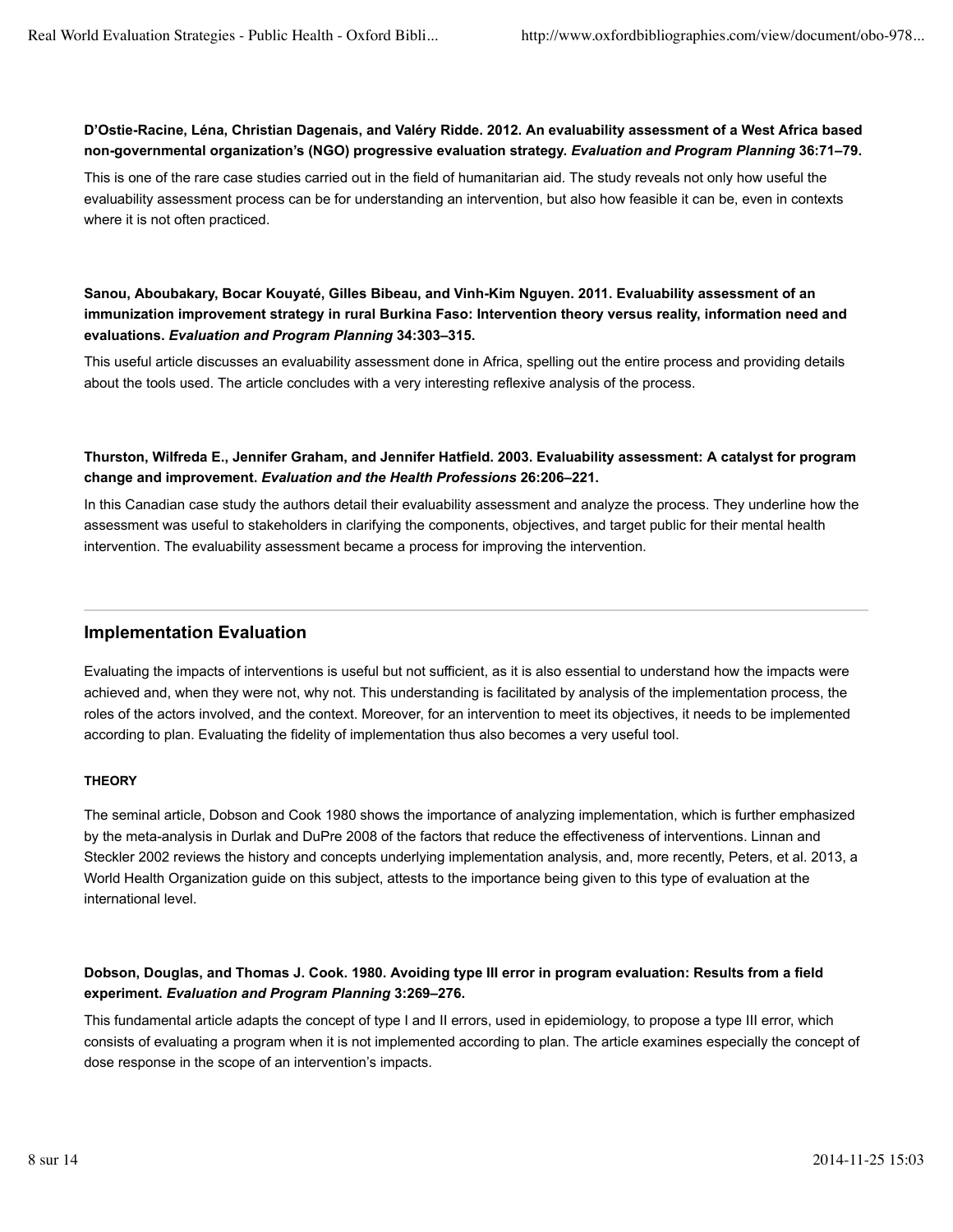## **Durlak, Joseph A., and Emily P. DuPre. 2008. Implementation matters: A review of research on the influence of implementation on program outcomes and the factors affecting implementation.** *American Journal of Community Psychology* **41:327–350.**

This quantitative meta-analysis shows how the implementation of interventions can influence their impacts, demonstrating in particular that the potential effectiveness of interventions can be reduced by nearly 50 percent, as they are generally subjected to many limiting factors related to implementation. The study proposes a framework for analyzing the effectiveness of implementation.

## **Linnan, Laura, and Allan Steckler. 2002. Process evaluation for public health interventions and research: An overview. In** *Process evaluation for public health interventions and research***. Edited by Allan Steckler and Laura Linnan, 1–23. San Francisco: Jossey-Bass.**

In this synthesis the authors review the history of the process evaluation concept and of the various analytic frameworks proposed. The authors analyze the use of these frameworks in public health and recommend seven dimensions to be studied. They conclude by suggesting a series of steps for conducting a process evaluation.

#### **Peters, David H., Nhan T. Tran, and Taghreed Adam. 2013.** *Implementation research in health: A practical guide***. Geneva, Switzerland: World Health Organization.**

Based on an analysis of the literature, this book is a complete guide for studying implementation. The authors propose a definition of implementation study, show its utility, and present a list of eight implementation outcomes. The authors also describe the process of conducting evaluations and survey possible methods, all covered in this article.

#### **CASE STUDIES**

Empirical studies on implementation are still in short supply, but these articles present four examples, showing the range of possible approaches. Butterfoss 2006 is a major synthesis of the literature on the subject, whereas Walker and Gilson 2004 provides a classic example of the importance of studying the roles of the actors in the implementation. Hasson, et al. 2012 adapts a classic framework for the analysis of implementation fidelity, and Pérez, et al. 2013 underlines the need to go further and give attention to the adoption of interventions.

#### **Butterfoss, Frances Dunn. 2006. Process evaluation for community participation.** *Annual Review of Public Health* **27:323–340.**

This literature survey analyzes how process evaluations were conducted in order to study interventions that used community participation. In particular, the article describes various methods of data collection.

## **Hasson, Henna, Staffan Blomberg, and Anna Dunér. 2012. Fidelity and moderating factors in complex interventions: A case study of a continuum of care program for frail elderly people in health and social care.** *Implementation Science* **7:23.**

This empirical study builds on the analytic framework of Carroll, et al. (2007) and improves on it by studying the role of context and participant recruitment. In-depth qualitative analysis demonstrates how certain factors influence implementation fidelity.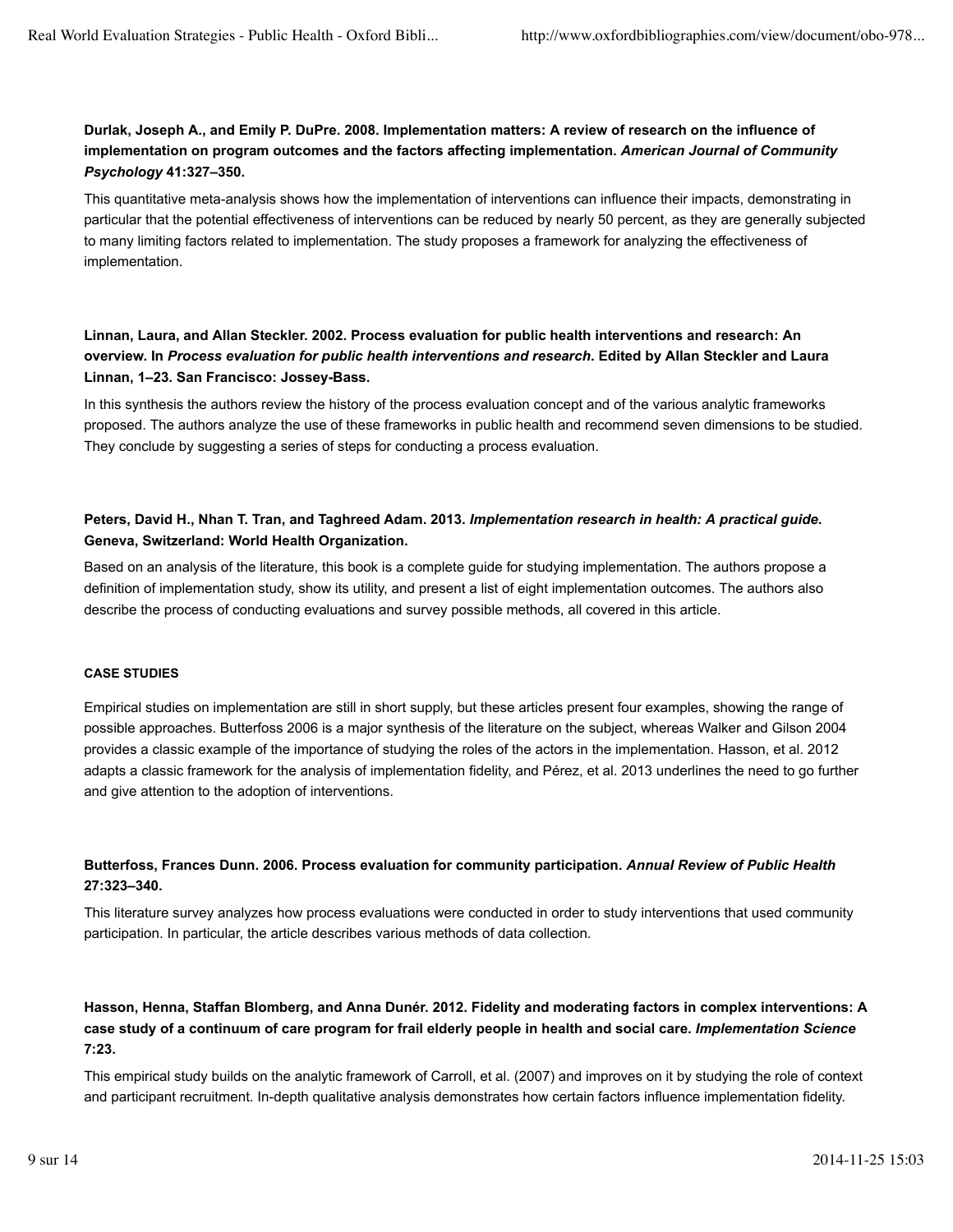The authors suggest associating this framework with specific analyses of relationships between factors modifying implementation.

#### **Pérez, Dennis, Pierre Lefèvre, Marta Castro, et al. 2013. Diffusion of community empowerment strategies for Aedes aegypti control in Cuba: A muddling through experience.** *Social Science & Medicine* **84:44–52.**

Inspired by Everett M. Rogers's five-stage conceptual model of the innovation–decision process, this article clearly illustrates how those stages can be used to study implementation beyond the concept of fidelity. The analysis was conducted in Cuba, looking at a participative implementation process for an intervention to control dengue fever. The article discusses how the intervention was adopted, modified, and adapted by local actors.

#### **Walker, Liz, and Lucy Gilson. 2004. 'We are bitter but we are satisfied': Nurses as street-level bureaucrats in South Africa.** *Social Science & Medicine* **59.6: 1251–1261.**

In this case study conducted in South Africa, the authors analyze the implementation of a health policy in depth. They stress the importance of studying the role of frontline actors to understand a policy's process.

## **Realistic Evaluation**

Realistic evaluation aims to understand how interventions work (or not), for whom, and under what circumstances, a now-famous evaluation question. Realistic evaluation is rooted in critical realism, on the premise that reality can be known but can only be apprehended through our senses. Causation is generative, and not successionist, as understood in the post-positivist paradigm. According to generative causation, an intervention does not produce outcomes per se, but rather certain mechanisms are activated in certain contexts. Realistic evaluation is particularly useful for understanding complex social interventions, such as public health policies and programs. Its core principles are also used to conduct realistic reviews.

#### **THEORY**

Realistic evaluation has been the subject of many conceptual publications, especially by Ray Pawson, who is its figurehead, and Nick Tilley (Pawson and Tilley 1997) as well as Henry, et al. 1998. Realistic evaluation is part of the stream of theory-based evaluation, of which Huey-Tsyh Chen (Chen 2004) and Carol H. Weiss (Weiss 1997) are emblematic figures. One of the core concepts of this type of evaluation, the mechanism, is defined in Astbury and Leeuw 2010. Realistic evaluation is making its way into the panoply of evaluative approaches in public health, as shown by the case studies.

**Astbury, Brad, and Frans L. Leeuw. 2010. Unpacking black boxes: Mechanisms and theory building in evaluation.** *American Journal of Evaluation* **31:363–381.**

The core subject of this article is the concept of mechanism, which is at the heart of realistic evaluation. The authors review the different definitions of this concept in the various evaluation traditions and explain its meaning within a realistic perspective.

**Chen, Huey-Tsyh. 2004. The roots of theory-driven evaluation: Current views and origins. In** *Evaluation roots: Tracing theorists' views and influences***. Edited by Marvin C. Alkin, 132–152. Thousand Oaks, CA: SAGE.**

Chen shows that theory-based evaluation can be used to carry out effective program evaluations, to the extent that evaluation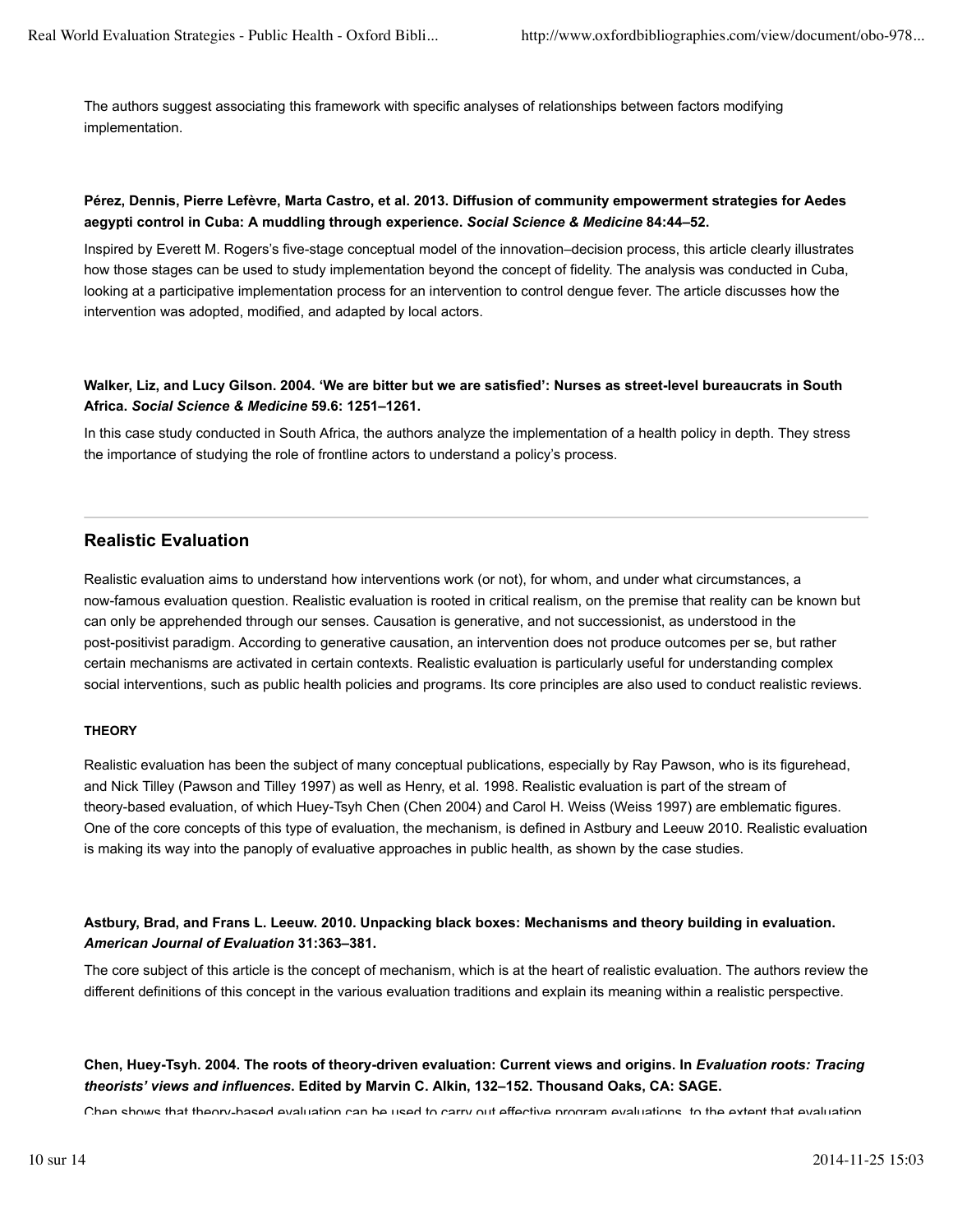sponsors are guided in identifying strategies and approaches that best respond to their needs. He proposes a taxonomy and four steps to achieve this.

#### **Henry, Gary T., George Julnes, and Melvin M. Mark, eds. 1998.** *Realist evaluation: An emerging theory in support of practice***. New directions for evaluation 78. San Francisco: Jossey-Bass.**

The authors position their reflections within a perspective they call emergent realist evaluation. Combining their experience as evaluators with the principles of realism, they propose a new theory of evaluation that is responsive to the concerns of sponsors.

#### **Pawson, Ray, and Nick Tilley. 1997.** *Realistic evaluation***. Thousand Oaks, CA: SAGE.**

This is the foundational text on realistic evaluation. The authors present the fundamental concepts of the realistic approach to program evaluation. In particular, they compare the contributions of this type of evaluation with those of experimental approaches and provide concrete examples of realistic evaluations outside the field of health.

#### **Weiss, Carol H. 1997. How can theory-based evaluation make greater headway?** *Evaluation Review* **21:501–524.**

The author reviews the tenets of theory-based evaluation, the stream within which realistic evaluation fits. She presents twelve challenges that appear to have limited the use of theory in evaluation and offers conceptual clarifications and methodologies for overcoming each of these.

#### **CASE STUDIES**

There are few realistic evaluations and reviews conducted in the field of public health, and most are found in health systems and health-care organization research, as shown by the following case studies. Byng, et al. 2008 details a realistic evaluation of interventions in mental health, whereas Marchal, et al. 2010 focuses on health-care organization and performance. McMahon and Ward 2012 uses realistic review in the field of HIV prevention. Because the realistic approach is an evaluative innovation, some authors have adopted a reflexive position to highlight the practical challenges of conducting realistic evaluation or review, as evinced in Robert and Ridde 2013.

## **Byng, Richard, Ian Norman, Sally Redfern, and Roger Jones. 2008. Exposing the key functions of a complex intervention for shared care in mental health: Case study of a process evaluation.** *BMC Health Services Research* **8:274.**

The authors demonstrate the advantages of combining a randomized control trial with a qualitative realistic evaluation to examine the black box of a mental health intervention.

#### **Marchal, Bruno, McDamien Dedzo, and Guy Kegels. 2010. A realist evaluation of the management of a well-performing regional hospital in Ghana.** *BMC Health Services Research* **10:24.**

The authors used realistic evaluation to understand the mechanisms at work in the management approach practiced in a regional hospital in Ghana. The authors followed the principles of realistic evaluation rigorously, drawing methodological lessons from their experience.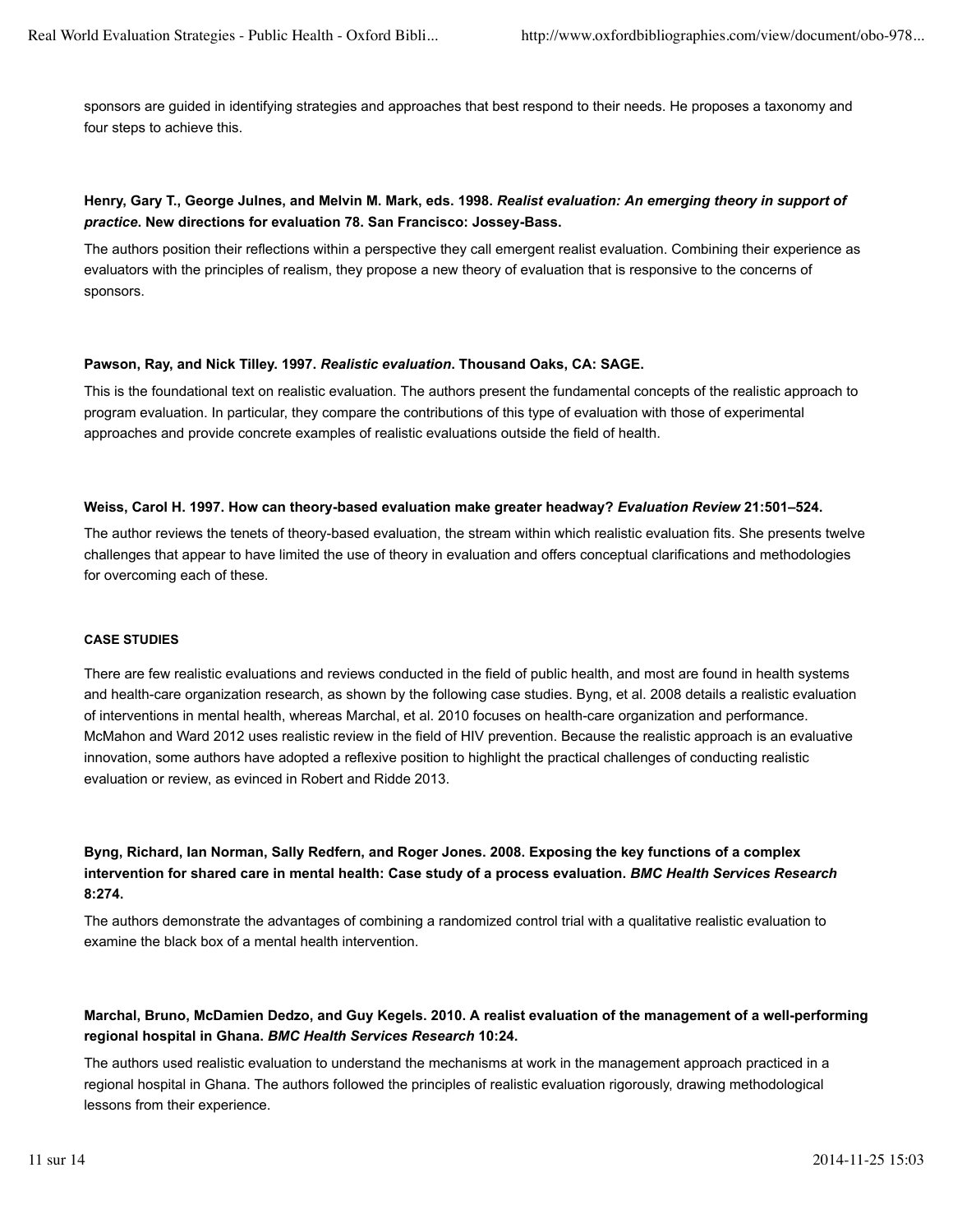#### **McMahon, Tadgh, and Paul R. Ward. 2012. HIV among immigrants living in high-income countries: A realist review of evidence to guide targeted approaches to behavioural HIV prevention.** *Systematic Reviews* **1:56.**

The concepts of critical realism have been adapted to systematic reviews, or realistic reviews. This article is an excellent example of an application to a preventive health intervention. The numerous supplementary files reveal the complexity and depth of this review, especially with respect to understanding the mechanisms at work.

#### **Robert, Émilie, and Valéry Ridde. 2013. L'approche réaliste pour l'évaluation et la revue systématique: De la théorie à la pratique.** *Mesure et évaluation en éducation* **36.3: 79–108.**

In a didactic style, the authors present, to a francophone audience of evaluators and students, the bases and concepts of the realistic approach. The authors illustrate these concepts with a case study (realistic review), highlighting the methodological challenges encountered.

## **Evaluation for Practice**

Besides theoretical and conceptual works on evaluative research, some authors have written on and developed a particular expertise in the concrete implementation of evaluations. The processes these authors propose, which are very diverse, are perfectly suited to the realities and contexts of public health interventions and are often geared toward fostering the use of research results in knowledge transfer activities. Reason and Bradbury 2001, Craig 2009, and Israel, et al. 2013 are textbooks that provide both detailed explanations and empirical illustrations. Bryson, et al. 2011 and Ir, et al. 2010 also present some illuminating examples. Morell 2010 is one the few works to explore the issue of unintended effects, which are often encountered but rarely studied. See also Weiss 1998 and the *Oxford Bibliographies* articles "Action Research" and "Community-based Participatory Research."

#### **Bryson, John M., Michael Quinn Patton, and Ruth A. Bowman. 2011. Working with evaluation stakeholders: A rationale, step-wise approach and toolkit.** *Evaluation and Program Planning* **34:1–12.**

This article is intended to be practical, as it gives evaluators numerous tools for involving stakeholders throughout the evaluation process. The examples presented are very useful for understanding how to use the tools.

#### **Craig, Dorothy Valcarcel. 2009.** *Action research essentials***. San Francisco: Jossey-Bass.**

This is one of the best manuals for teaching action research, with the author guiding the reader through the different steps of the process. This is an excellent book for students, with numerous examples and exercises to facilitate learning.

#### **Ir, Por, Maryam Bigdeli, Bruno Meessen, and Wim Van Damme. 2010. Translating knowledge into policy and action to promote health equity: The Health Equity Fund policy process in Cambodia, 2000–2008.** *Health Policy* **96:200–209.**

This article is a very good empirical illustration of how it is possible to analyze a posteriori how progressive construction of evidence through pilot projects fostered the emergence of public policies that promote equity in health.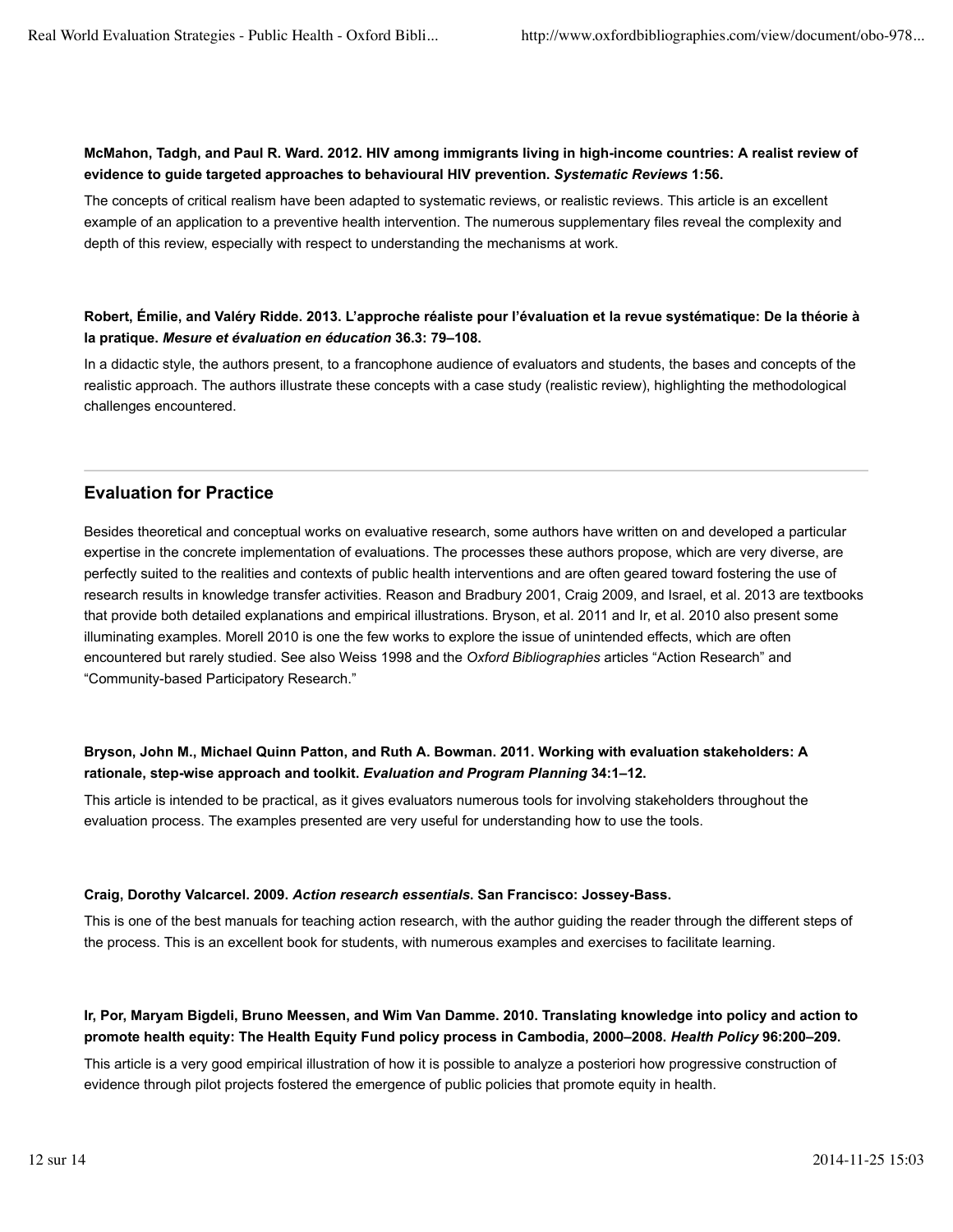#### **Israel, Barbara, Eugenia Eng, Amy J. Schulz, and Edith A. Parker. 2013.** *Methods for community-based participatory research for health***. 2d ed. San Francisco: Jossey-Bass.**

The product of a great many experiences, this book covers all aspects of action research practice. The many chapters are written by academics and practitioners who offer both theoretical reflections and a wide range of concrete applications and tools. Also included are several very useful technical appendices.

## **Morell, Jonathan A. 2010.** *Evaluating in the face of uncertainty: Anticipating surprise and responding to the inevitable***. New York: Guilford.**

Although evaluators most often focus on whether public health interventions have achieved their intended objectives, very few have also examined unintended effects. This is one of the rare books to explore this topic. The work demonstrates the importance of anticipating the surprises that emerge during evaluations and contains numerous illustrative case studies.

#### **Reason, Peter, and Hilary Bradbury, eds. 2001.** *The SAGE handbook of action research: Participative inquiry and practice***. Thousand Oaks, CA: SAGE.**

This book is the perfect starting point for studying the concepts and practice of action research, a useful research approach for fostering the use of results. The book has conceptual and theoretical material, but most chapters provide examples of action research conducted in many countries and in different fields of study.

## **Weiss, Carol H. 1998. Have we learned anything new about the use of evaluation?** *American Journal of Evaluation* **19:21–33.**

Weiss, who for a long time debated the use of evaluation with Michael Quinn Patton, poses three questions framing the issues: What do we mean by *use*? What is used from evaluation? Who are the users? She reminds us that collective actors, such as organizations and the public, are also potential users.

## **Pragmatic Trial**

The initial call of Schwartz and Lellouch 2009 (cited under Multiple Epistemological Foundations) appears not to have been sufficiently heard, say Patsopoulos 2011 and Tosh, et al. 2011, and in the early 21st century, particularly in the field of clinical research and randomized clinical trials (RCTs), several works, such as Treweek and Zwarenstein 2009 and Glasgow 2013, have encouraged researchers to return to a more pragmatic position. At the same time, however, this call could also be heard by researchers evaluating public health interventions (Fairall, et al. 2012, Ridde and Haddad 2013), as the tenets of this approach stress that decision makers are looking for research that offers solutions.

**Fairall, Lara, Merrick Zwarenstein, and Simon Lewin. 2012. Pragmatic trials and their place in the health systems research toolkit. Paper presented at the Second Global Symposium on Health Systems Research, Beijing, China, November 2012.**

In this scientific presentation the authors explain the relevance of a pragmatic approach, which they illustrate by comparing RCTs conducted in South Africa on HIV. The use of the pragmatic-explanatory continuum indicator summary (PRECIS) tool is